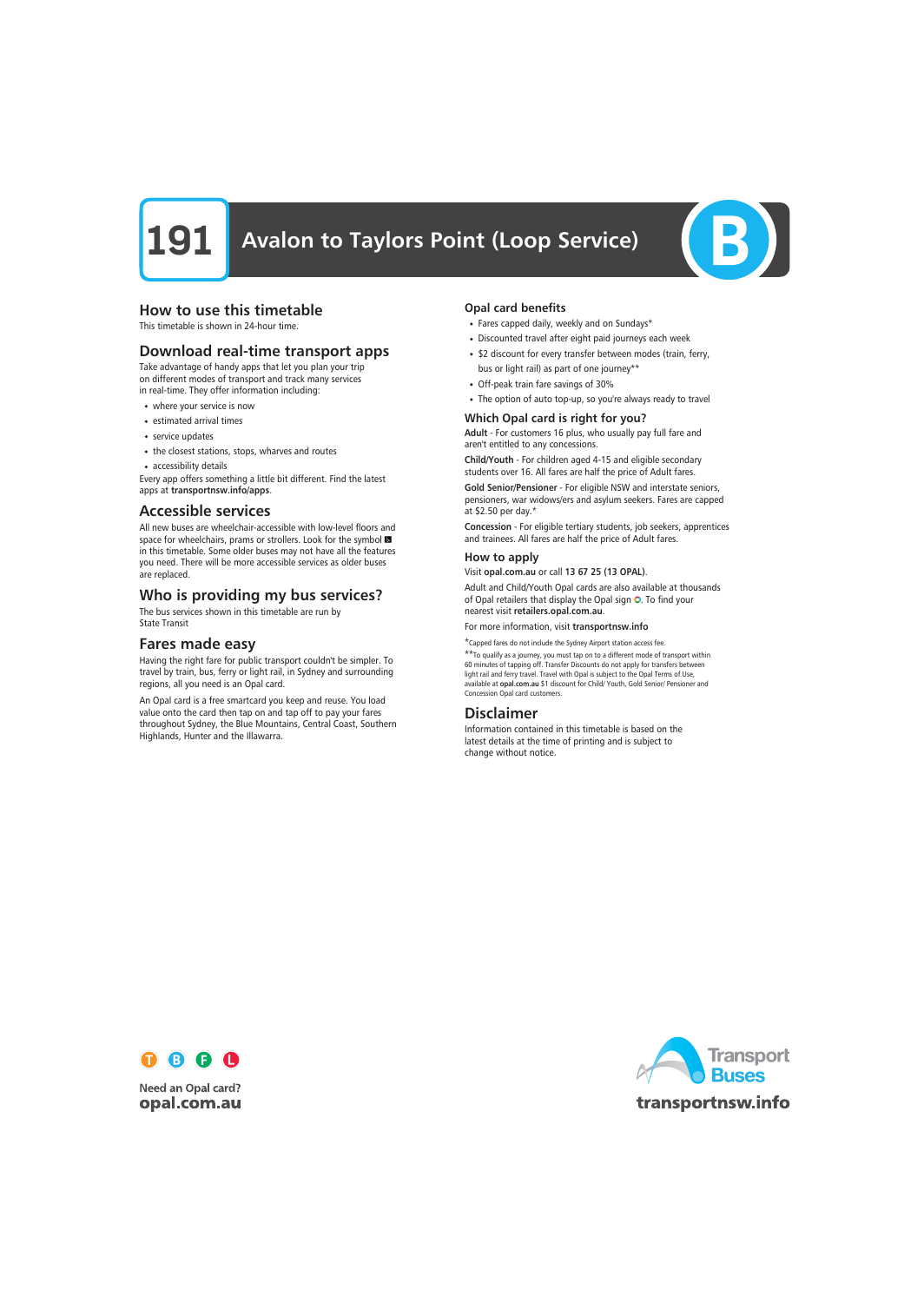

# Valid from: 26 Nov 2017<br>Note: Information is correct on da

NOTE: Information is correct on date of download.

| <b>Monday to Friday</b>                                            | $\sigma$                 | $ \mathbf{f} $                            | $ \mathbf{f} $          | <sub>6</sub>                       | $\sigma$                 | $\sigma$                            |                                                                   | $\sigma$       | $\overline{a}$           | $\sigma$                | $\mathbf{r}$                |
|--------------------------------------------------------------------|--------------------------|-------------------------------------------|-------------------------|------------------------------------|--------------------------|-------------------------------------|-------------------------------------------------------------------|----------------|--------------------------|-------------------------|-----------------------------|
| Barrenjoey Rd near Avalon Pde, Avalon                              |                          |                                           |                         | 07:22                              |                          | 08:22                               |                                                                   |                |                          |                         |                             |
| Avalon Pde at Old Barrenjoey Rd, Avalon                            | 05:52                    | 06:22                                     | 06:52                   |                                    | 07:22 07:52              |                                     | 08:22 08:52                                                       | 09:22          | 09:52                    | 10:22                   | 10:52                       |
| Plateau Rd at Bilgola Tce, Avalon                                  | 05:55                    | 06:25                                     | 06:55                   | 07:25                              | 07:55                    | 08:25                               | 08:55                                                             | 09:25          | 09:55                    | 10:25                   | 10:55                       |
| Bilambee Ave opp Bilga Ave, Bilgola                                |                          | 06:00 06:30                               | 07:00                   | 07:30                              | 08:00                    |                                     | 08:30 09:00 09:30                                                 |                | 10:00                    | 10:30                   | 11:00                       |
| Hudson Pde at Taylors Point Rd, Clareville                         | 06:05                    | 06:35                                     | 07:05                   | 07:35                              |                          | 08:05 08:35                         | 09:05 09:35                                                       |                | 10:05                    | 10:35 11:05             |                             |
| Hudson Pde near Hilltop Rd, Avalon                                 | 06:08                    | 06:38                                     | 07:08                   |                                    | 07:38 08:08              |                                     | 08:38 09:08 09:38                                                 |                | 10:08                    | 10:38 11:08             |                             |
| Avalon Community Library, Old Barrenjoey Rd,                       | 06:11                    | 06:41                                     | 07:11                   | 07:42                              | 08:11                    |                                     | 08:42 09:12 09:41                                                 |                | 10:11                    | 10:41                   | 11:11                       |
| Avalon                                                             |                          |                                           |                         |                                    |                          |                                     |                                                                   |                |                          |                         |                             |
| Barrenjoey Rd near Avalon Pde, Avalon                              |                          | 06:42                                     |                         |                                    | 08:12                    |                                     |                                                                   |                |                          |                         |                             |
| Avalon Public School, Bellevue Ave, Avalon                         |                          |                                           |                         |                                    |                          |                                     | 09:15                                                             |                |                          |                         |                             |
| Barrenjoey High School, Coonanga Rd, Avalon                        |                          |                                           |                         | 07:45                              | $\overline{\phantom{a}}$ | 08:45                               |                                                                   |                |                          |                         |                             |
| <b>Monday to Friday</b>                                            | $\sigma$                 | $\mathbf{r}$                              | $\mathbb{P}$            | $\mathbf{P}$                       | $\mathbb{P}$             | $\mathbf{P}$                        | $\sigma$                                                          | $\sigma$       | $\sigma$                 | $ \mathbf{P} $          | $\mathbb{P}$                |
| Maria Regina Primary School, Central Rd, Avalon                    | $\overline{\phantom{a}}$ | $\sim$                                    | $\sim$                  | $\overline{\phantom{a}}$           |                          | $\sim$                              | $\overline{\phantom{a}}$                                          | 14:50          | $\overline{\phantom{a}}$ |                         |                             |
| Barrenjoey Rd near Avalon Pde, Avalon                              |                          |                                           |                         |                                    |                          |                                     | $\frac{1}{2}$                                                     | 14:52          |                          |                         |                             |
| Avalon Pde at Old Barrenjoey Rd, Avalon                            | 11:22                    | 11:52                                     | 12:22                   | 12:52                              | 13:22                    | 13:52                               | 14:22                                                             | 14:52          | 15:22                    | 15:52                   | 16:22                       |
| Plateau Rd at Bilgola Tce, Avalon                                  | 11:25                    | 11:55                                     | 12:25                   | 12:55                              | 13:25                    | 13:55                               | 14:25                                                             | 14:55          | 15:25                    | 15:55                   | 16:25                       |
| Bilambee Ave opp Bilga Ave, Bilgola                                | 11:30                    | 12:00                                     | 12:30                   | 13:00                              | 13:30 14:00 14:30        |                                     |                                                                   | 15:00          | 15:30                    | 16:00                   | 16:30                       |
| Hudson Pde at Taylors Point Rd, Clareville                         | 11:35                    | 12:05                                     | 12:35                   | 13:05                              | 13:35 14:05              |                                     | 14:35                                                             | 15:05          | 15:35                    | 16:05                   | 16:35                       |
| Hudson Pde near Hilltop Rd, Avalon                                 | 11:38                    | 12:08                                     | 12:38                   | 13:08                              | 13:38                    | 14:08 14:38                         |                                                                   | 15:08          | 15:38                    | 16:08                   | 16:38                       |
| Avalon Community Library, Old Barrenjoey Rd,                       | 11:41                    | 12:11                                     | 12:41                   | 13:11                              | 13:41 14:11              |                                     | 14:41                                                             | 15:12 15:41    |                          | 16:11                   | 16:41                       |
| Avalon                                                             |                          |                                           |                         |                                    |                          |                                     |                                                                   |                |                          |                         |                             |
| Barrenjoey High School, Coonanga Rd, Avalon                        |                          |                                           |                         |                                    |                          |                                     |                                                                   | 15:15          |                          |                         |                             |
|                                                                    |                          | $\overline{6}$                            | $\overline{\mathbf{r}}$ | $\overline{\mathbb{G}}$            | $\overline{d}$           |                                     |                                                                   |                |                          |                         |                             |
| <b>Monday to Friday</b><br>Avalon Pde at Old Barrenjoey Rd, Avalon | $\overline{6}$           | 16:52 17:22 17:52                         |                         | 18:22                              |                          | $\overline{6}$<br>18:52 19:22 19:52 | $\overline{b}$                                                    |                |                          |                         |                             |
|                                                                    | 16:55                    | 17:25                                     | 17:55                   | 18:25                              | 18:55                    | 19:25                               | 19:55                                                             |                |                          |                         |                             |
| Plateau Rd at Bilgola Tce, Avalon                                  | 17:00                    | 17:30                                     | 18:00                   | 18:30                              | 19:00                    | 19:30 20:00                         |                                                                   |                |                          |                         |                             |
| Bilambee Ave opp Bilga Ave, Bilgola                                |                          |                                           |                         |                                    |                          |                                     |                                                                   |                |                          |                         |                             |
| Hudson Pde at Taylors Point Rd, Clareville                         | 17:05                    | 17:35                                     | 18:05                   |                                    | 18:35 19:05 19:35 20:05  |                                     |                                                                   |                |                          |                         |                             |
| Hudson Pde near Hilltop Rd, Avalon                                 | 17:08                    | 17:38                                     | 18:08                   | 18:38                              |                          | 19:08 19:38 20:08                   |                                                                   |                |                          |                         |                             |
|                                                                    |                          |                                           |                         |                                    |                          |                                     |                                                                   |                |                          |                         |                             |
| Avalon Community Library, Old Barrenjoey Rd,                       | 17:11                    | 17:41                                     | 18:11                   | 18:41                              | 19:11                    | 19:41                               | 20:11                                                             |                |                          |                         |                             |
| Avalon                                                             |                          |                                           |                         |                                    |                          |                                     |                                                                   |                |                          |                         |                             |
| Saturday                                                           | $\overline{6}$           | $\overline{6}$                            | $\overline{\mathbf{P}}$ | $\overline{\mathbb{G}}$            | $\overline{d}$           | $\overline{b}$                      | $\overline{\mathbf{g}}$                                           | $\overline{6}$ | $\overline{\mathbf{e}}$  | $\overline{\mathbf{e}}$ | $\overline{\mathbf{r}}$     |
| Avalon Pde at Old Barrenjoey Rd, Avalon                            | 08:00                    | 08:30                                     | 09:00                   | 09:30                              |                          |                                     | 10:00 10:30 11:00 11:30                                           |                | 12:00                    | 12:30 13:00             |                             |
| Plateau Rd at Bilgola Tce, Avalon                                  | 08:03                    | 08:33                                     | 09:03                   | 09:33                              | 10:03                    | 10:33                               | 11:03                                                             | 11:33          | 12:03                    | 12:33                   | 13:03                       |
| Bilambee Ave opp Bilga Ave, Bilgola                                | 08:08                    | 08:38                                     | 09:08                   | 09:38                              | 10:08                    | 10:38                               | 11:08                                                             | 11:38          | 12:08                    | 12:38                   | 13:08                       |
| Hudson Pde at Taylors Point Rd, Clareville                         | 08:13                    | 08:43                                     | 09:13                   | 09:43                              | 10:13                    | 10:43                               | 11:13                                                             | 11:43          | 12:13                    | 12:43                   | 13:13                       |
| Hudson Pde near Hilltop Rd, Avalon                                 | 08:16                    | 08:46                                     | 09:16                   | 09:46                              | 10:16                    | 10:46                               | 11:16                                                             | 11:46          | 12:16                    | 12:46                   | 13:16                       |
| Avalon Community Library, Old Barrenjoey Rd,                       |                          | 08:19 08:49 09:19                         |                         | 09:49                              | 10:19                    | 10:49 11:19                         |                                                                   | 11:49          | 12:19                    | 12:49                   | 13:19                       |
| Avalon                                                             |                          |                                           |                         |                                    |                          |                                     |                                                                   |                |                          |                         |                             |
| Barrenjoey Rd near Avalon Pde, Avalon                              |                          |                                           |                         |                                    |                          |                                     | 08:20 08:50 09:20 09:50 10:20 10:50 11:20 11:50 12:20 12:50 13:20 |                |                          |                         |                             |
| Saturday                                                           | $\overline{6}$           | $\overline{6}$                            | $\sigma$                | $\mathbf{P}$                       | $\mathbf{P}$             | $\mathbf{P}$                        | $\sigma$                                                          | $\sigma$       | $\sigma$                 | $\sigma$                |                             |
| Avalon Pde at Old Barrenjoey Rd, Avalon                            |                          |                                           |                         |                                    |                          |                                     | 13:30 14:00 14:30 15:00 15:30 16:00 16:30 17:00 17:30 18:00       |                |                          |                         |                             |
| Plateau Rd at Bilgola Tce, Avalon                                  |                          | 13:33 14:03                               |                         | 14:33 15:03 15:33 16:03 16:33      |                          |                                     |                                                                   | 17:03          | 17:33 18:03              |                         |                             |
| Bilambee Ave opp Bilga Ave, Bilgola                                |                          |                                           |                         |                                    |                          |                                     | 13:38 14:08 14:38 15:08 15:38 16:08 16:38 17:08 17:38 18:08       |                |                          |                         |                             |
| Hudson Pde at Taylors Point Rd, Clareville                         |                          | 13:43 14:13 14:43 15:13 15:43 16:13 16:43 |                         |                                    |                          |                                     |                                                                   | 17:13          | 17:43 18:13              |                         |                             |
| Hudson Pde near Hilltop Rd, Avalon                                 |                          | 13:46 14:16 14:46 15:16 15:46 16:16 16:46 |                         |                                    |                          |                                     |                                                                   | 17:16          | 17:46 18:16              |                         |                             |
| Avalon Community Library, Old Barrenjoey Rd,                       |                          |                                           |                         |                                    |                          |                                     | 13:49 14:19 14:49 15:19 15:49 16:19 16:49 17:19 17:49 18:19       |                |                          |                         |                             |
| Avalon                                                             |                          |                                           |                         |                                    |                          |                                     |                                                                   |                |                          |                         |                             |
| Barrenjoey Rd near Avalon Pde, Avalon                              | 13:50                    |                                           |                         |                                    |                          |                                     | 14:20 14:50 15:20 15:50 16:20 16:50 17:20 17:50 18:20             |                |                          |                         |                             |
| <b>Sunday &amp; Public Holidays</b>                                | $\overline{\mathbf{e}}$  | $\sigma$                                  | $\overline{\mathbf{r}}$ | $\left\vert \mathbf{g}\right\vert$ | $\mathbf{F}$             | $\mathbf{b}$                        | $\overline{\mathbf{a}}$                                           | $\sigma$       | $\overline{\mathbf{c}}$  | $\overline{a}$          | $\left  \mathbf{F} \right $ |
| Avalon Pde at Old Barrenjoey Rd, Avalon                            |                          |                                           |                         |                                    |                          |                                     | 08:00 08:30 09:00 09:30 10:00 10:30 11:00 11:30 12:00 12:30 13:00 |                |                          |                         |                             |
| Plateau Rd at Bilgola Tce, Avalon                                  | 08:03                    | 08:33                                     | 09:03                   | 09:33                              |                          |                                     | 10:03 10:33 11:03 11:33                                           |                |                          | 12:03 12:33 13:03       |                             |
| Bilambee Ave opp Bilga Ave, Bilgola                                |                          | 08:08 08:38 09:08                         |                         |                                    |                          |                                     | 09:38 10:08 10:38 11:08 11:38 12:08 12:38 13:08                   |                |                          |                         |                             |
| Hudson Pde at Taylors Point Rd, Clareville                         |                          | 08:13 08:43                               | 09:13 09:43             |                                    |                          |                                     | 10:13 10:43 11:13 11:43                                           |                |                          | 12:13 12:43 13:13       |                             |
| Hudson Pde near Hilltop Rd, Avalon                                 |                          |                                           |                         |                                    |                          |                                     | 08:16 08:46 09:16 09:46 10:16 10:46 11:16 11:46                   |                |                          | 12:16 12:46 13:16       |                             |
| Avalon Community Library, Old Barrenjoey Rd,                       |                          |                                           |                         |                                    |                          |                                     | 08:19 08:49 09:19 09:49 10:19 10:49 11:19 11:49 12:19 12:49 13:19 |                |                          |                         |                             |
| Avalon<br>Barrenjoey Rd near Avalon Pde, Avalon                    | 08:20                    |                                           |                         |                                    |                          |                                     | 08:50 09:20 09:50 10:20 10:50 11:20 11:50 12:20 12:50 13:20       |                |                          |                         |                             |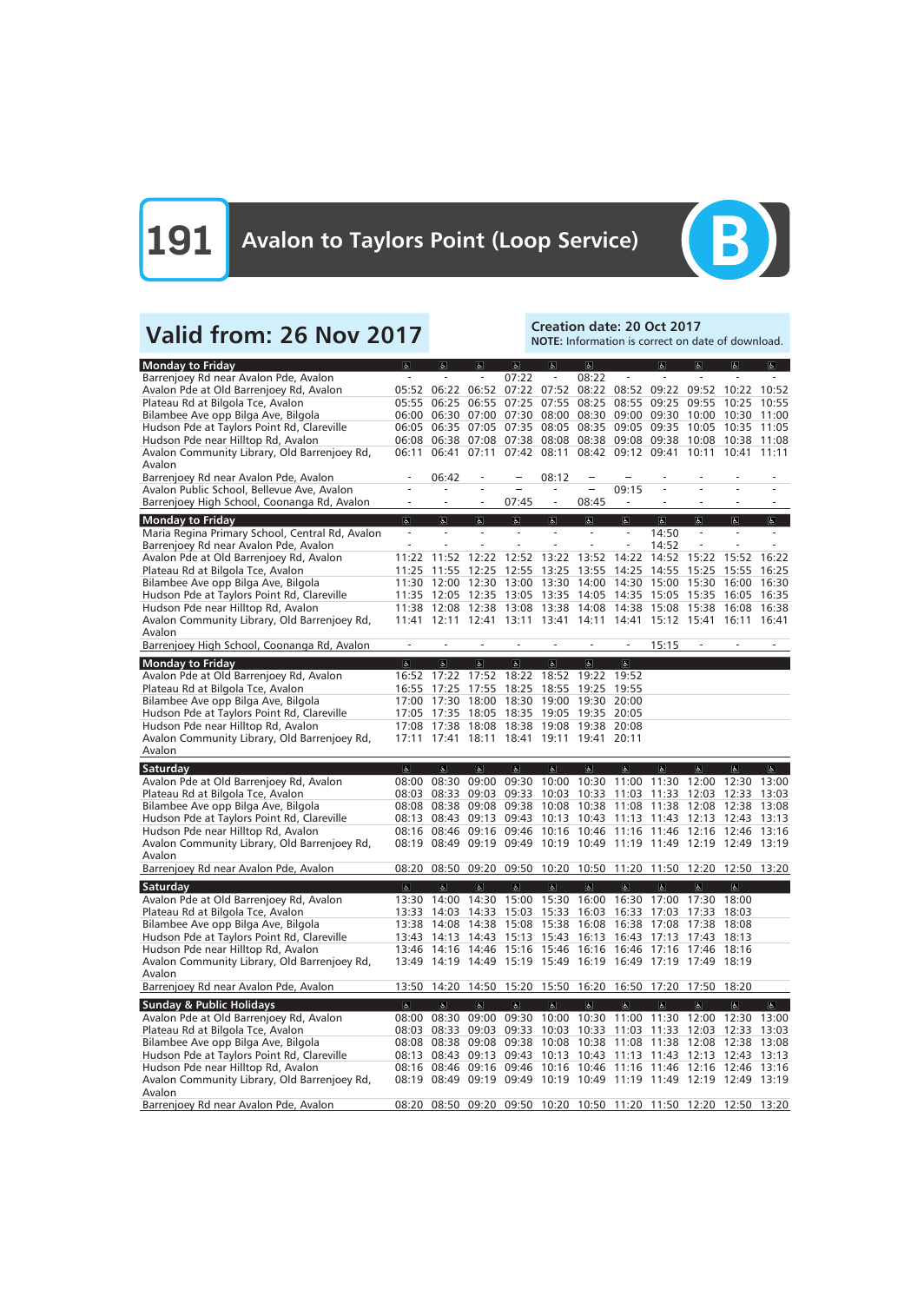

| <b>Sunday &amp; Public Holidays</b>          | $\sigma$ | $\mathbf{F}$ | $\mathbf{r}$ | $ d_{\lambda} $ | 6                                                           | $\mathbf{c}$ | -61 | $\sigma$ | ŀЬ. | $\mathbf{r}$ |
|----------------------------------------------|----------|--------------|--------------|-----------------|-------------------------------------------------------------|--------------|-----|----------|-----|--------------|
| Avalon Pde at Old Barrenjoey Rd, Avalon      |          |              |              |                 | 13:30 14:00 14:30 15:00 15:30 16:00 16:30 17:00 17:30 18:00 |              |     |          |     |              |
| Plateau Rd at Bilgola Tce, Avalon            |          |              |              |                 | 13:33 14:03 14:33 15:03 15:33 16:03 16:33 17:03 17:33 18:03 |              |     |          |     |              |
| Bilambee Ave opp Bilga Ave, Bilgola          |          |              |              |                 | 13:38 14:08 14:38 15:08 15:38 16:08 16:38 17:08 17:38 18:08 |              |     |          |     |              |
| Hudson Pde at Taylors Point Rd, Clareville   |          |              |              |                 | 13:43 14:13 14:43 15:13 15:43 16:13 16:43 17:13 17:43 18:13 |              |     |          |     |              |
| Hudson Pde near Hilltop Rd, Avalon           |          |              |              |                 | 13:46 14:16 14:46 15:16 15:46 16:16 16:46 17:16 17:46 18:16 |              |     |          |     |              |
| Avalon Community Library, Old Barrenjoey Rd, |          |              |              |                 | 13:49 14:19 14:49 15:19 15:49 16:19 16:49 17:19 17:49 18:19 |              |     |          |     |              |
| Avalon                                       |          |              |              |                 |                                                             |              |     |          |     |              |
| Barrenjoey Rd near Avalon Pde, Avalon        |          |              |              |                 | 13:50 14:20 14:50 15:20 15:50 16:20 16:50 17:20 17:50 18:20 |              |     |          |     |              |